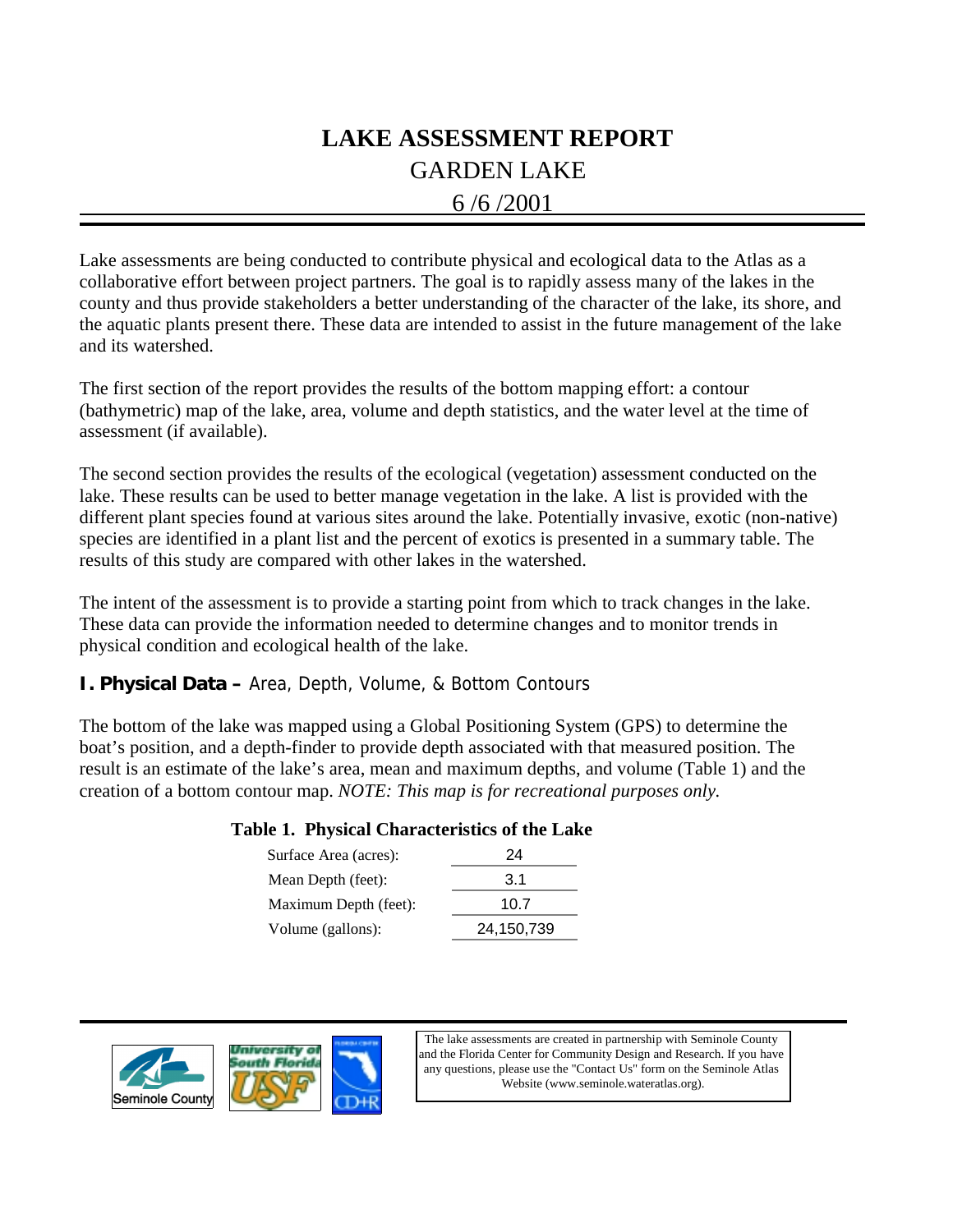

# Garden Lake

Section - Township - Range 26 - 21 - 30

Contour Lines Expressed in 1-Foot IntervalsEstimated LakePerimeter

# EXPLANATION:

Assessment Date: June 6, 2001.

Lake water level was 53 ft.above sea level when the lake wasassessed. Contours are expressed in absolute depth below this level.

# DATA SOURCES:

Seminole County 1999 color aerials provided by Seminole County Public Works. All contours generated by Florida Center for Community Design and Research based on GPS/Sonar data provided by the Seminole County Stormwater Division. N







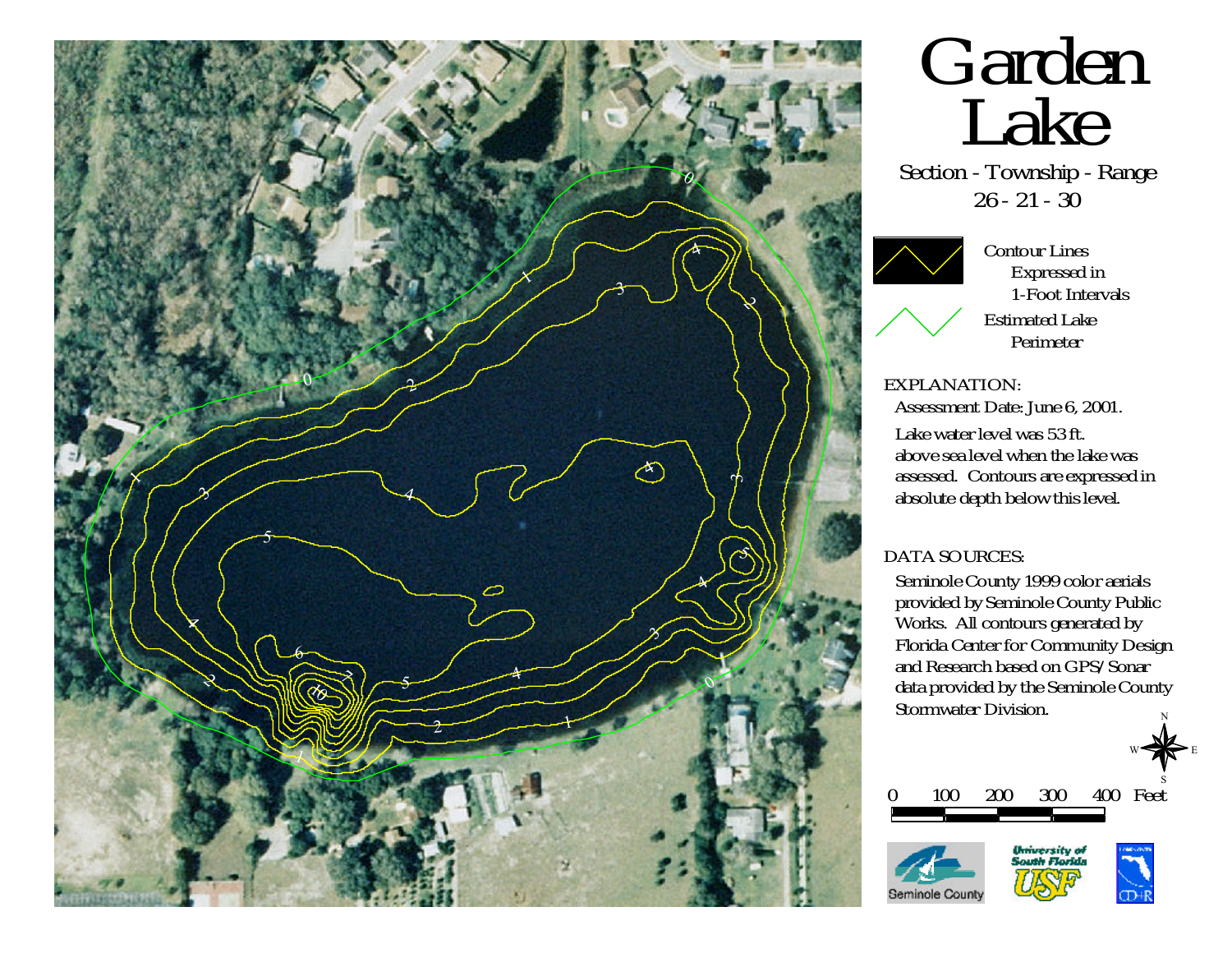# **II. Ecological Data - Aquatic Plant Survey**

Approximately equispaced sites (typically ten or more) are mapped around the lake and the aquatic plants at each site are surveyed. The total number of species from all sites is used to approximate the total diversity of aquatic plants and the percent of invasive-exotic plants on the lake and in the watershed (Table 2). Many of these plants are considered ecologically harmful, as they tend to outcompete beneficial native species. Such "nuisance" plants can also make boating and other recreational activities difficult or impossible. The common and scientific names of plant species found on your lake are listed in Table 3.

## **Table 2. Comparison of species diversity between the lake and other assessed lakes located within the same watershed**

|                        | Lake<br><b>GARDEN LAKE</b> | Watershed<br>Howell Creek |  |  |
|------------------------|----------------------------|---------------------------|--|--|
|                        | (Average)                  |                           |  |  |
| Number of Taxa:        | 27                         | 42                        |  |  |
| Percent Exotic Plants: | 11%                        | $17\%$                    |  |  |

## **Table 3. Botanical and common names of the most commonly found plants on the lake. Percent frequency (of occurence), habit (location where found), status (native or exotic), and EPPC status are provided**

| Common Name                            | Scientific Name             | Frequency | Habit    | <b>Status</b>  | <b>EPPC</b> |
|----------------------------------------|-----------------------------|-----------|----------|----------------|-------------|
| Manyflower Marshpennywort, Water Penny | Hydrocotyl umbellata        | 90%       | Emergent | <b>Native</b>  | <b>NL</b>   |
| Southern Red Maple                     | Acer rubrum                 | 80%       | Emergent | Native         | <b>NL</b>   |
| Aster spp., Elliot's Aster             | Aster spp.                  | 80%       | Unknown  | Unknown        | Unknow      |
| Spatterdock, Yellow Pondlily           | Nuphar lutea                | 80%       | Floating | Native         | <b>NL</b>   |
| Sedge                                  | Carex spp.                  | 70%       | Emergent | <b>Unknown</b> |             |
| Roadgrass, Spikerushes                 | Eleocharis spp.             | 70%       | Emergent | <b>Native</b>  | <b>NL</b>   |
| Peruvian Primrosewillow                | Ludwigia peruviana          | 70%       | Emergent | Exotic         | <b>NL</b>   |
| <b>Torpedo Grass</b>                   | Panicum repens              | 60%       | Emergent | Exotic         | L           |
| <b>Pickerel Weed</b>                   | Pontederia cordata          | 50%       | Emergent | Native         | <b>NL</b>   |
| Smartweed, Knotweed                    | Polygonum spp.              | 40%       | Emergent | <b>Native</b>  | <b>NL</b>   |
| Cattails                               | Typha spp.                  | 40%       | Emergent | <b>Native</b>  | <b>NL</b>   |
| <b>Climbing Hempvine</b>               | Mikania scandens            | 30%       | Emergent | Native         | <b>NL</b>   |
| Wax Myrtle                             | Myrica cerifera             | 30%       | Emergent | <b>Native</b>  | NL.         |
| <b>Unidentified Plant Species</b>      | <b>UNKNOWN SPP</b>          | 30%       | Unknown  | Unknown        | Unknow      |
| Fourpetal St. John's-Wort              | Hypericum tetrapetalum      | 20%       | Emergent | <b>Native</b>  | <b>NL</b>   |
| Sweetbay Magnolia                      | Magnolia virginiana         | 20%       | Emergent | <b>Native</b>  | <b>NL</b>   |
| <b>Alligator Weed</b>                  | Alternanthera philoxeroides | 10%       | Emergent | Exotic         | Ш           |
| Asian Pennywort, Coinwort              | Centella asiatica           | 10%       | Emergent | <b>Native</b>  | <b>NL</b>   |

**Lake Asessment Report:** GARDEN LAKE 6/6/2001